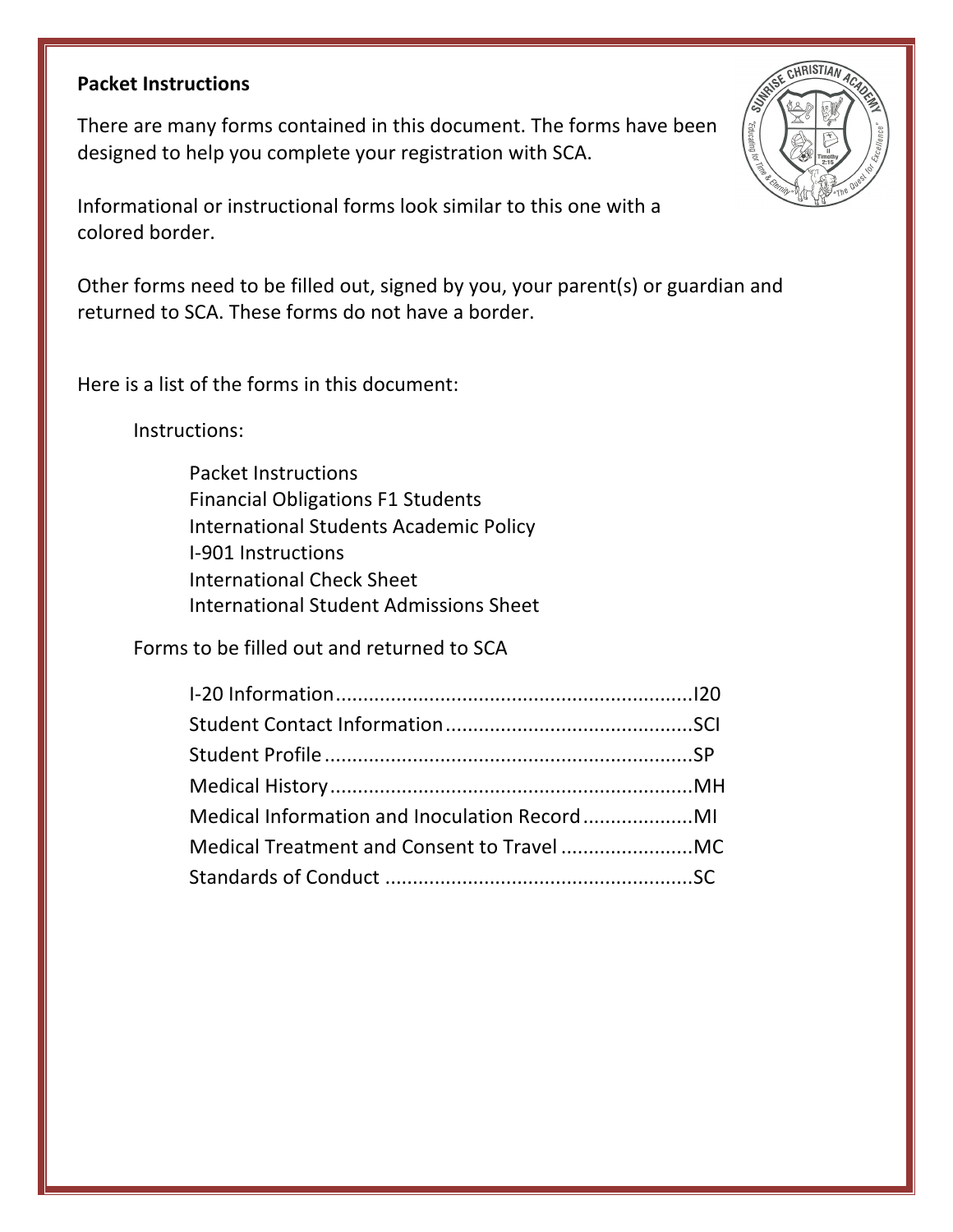## **Financial Obligations F-1 Students**



Applicants must show evidence of ability to pay the tuition and housing expenses while enrolled at SCA. A letter from the family's bank confirming ability to pay or a copy of a recent bank statement will be acceptable documentation.

**Insurance is required.** This fee is not applied if you can prove that that the student has an insurance policy in force with a recognized insurance carrier accepted in the U.S. A copy of the insurance card should be included with the **initial paperwork.** If satisfactory proof of insurance is not provided at registration, then SCA will arrange for coverage through a company that services international students. We estimate the fee will be \$1,145.00 and will provide insurance coverage for the duration of the school year: approximately 10 months.

### Tuition and Academic Fees are not refundable once school has begun.

Other expenses:

Expenses such as purchased lunches and personal items, are at the discretion of the student and are not included in the Host Fee.

If a student is graduating from SCA, then there will be costs associated with graduation; i.e., cap and gown, reception fees, etc., costing approximately \$75.00.

School Uniforms: Students must follow SCA clothing guidelines, and must purchase clothing from our school uniform provider. The uniform links are on the school website under current students.

Tuition, Academic Fees, Registration, Uniforms and Insurance (if provided by Sunrise Christian Academy) are required to be **paid in full at the time of admission.** Payment may be made by: wire transfer, check or an approved credit card.

Air transportation to and from the student's home country is the responsibility of the student/parents. Students are required to have a round trip ticket. Before leaving your country, SCA and your host family must be aware of your itinerary. In case of emergency while traveling, you may contact the school office at 316-744-9262.

International Students should arrive no earlier than one week prior to the first day of class and must depart the United States no later than one week after classes have ended unless prior arrangements have been made.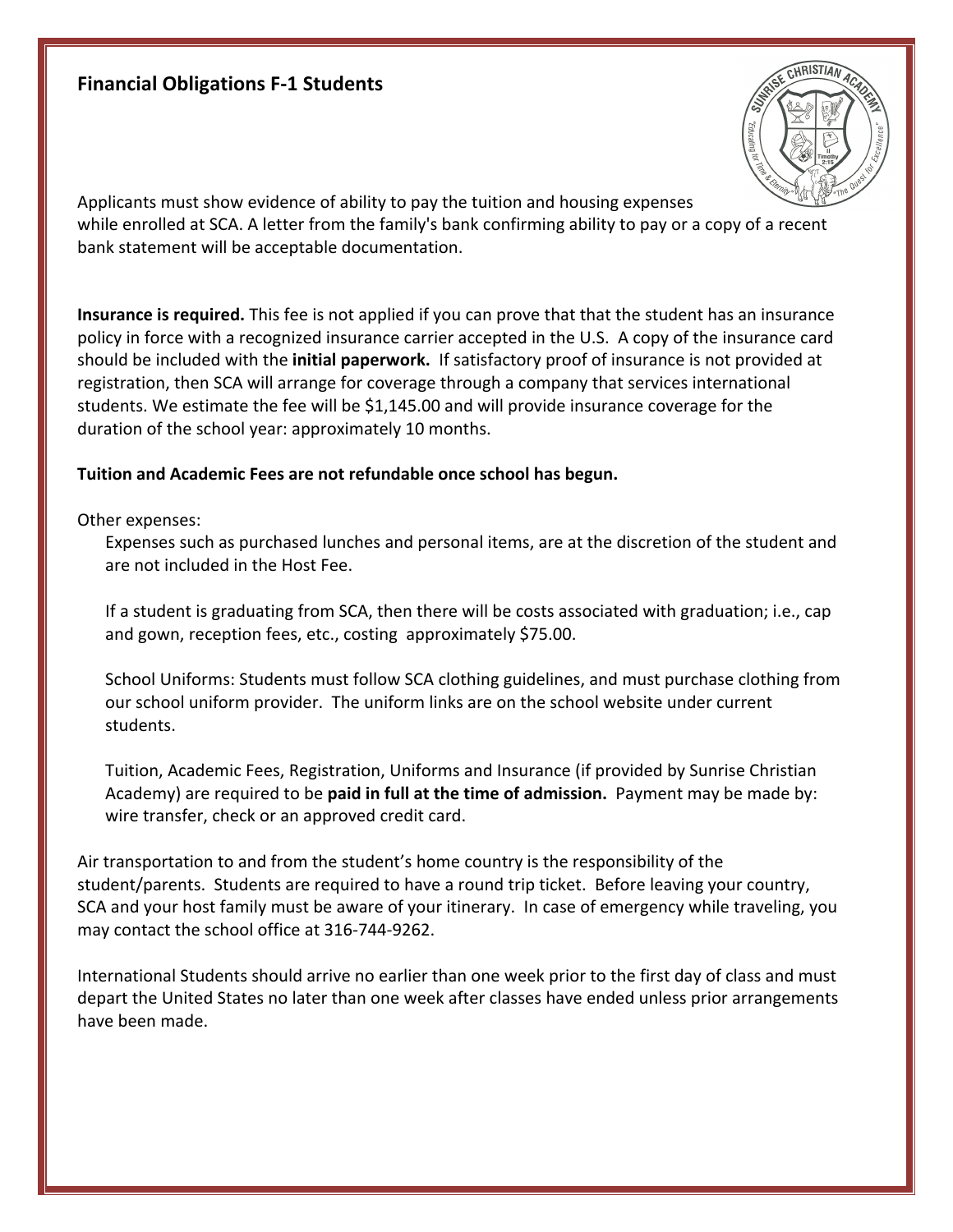## **International Students Academic Policy**

- 1. All international students admitted to SCA must meet grade level academic standards or be willing to be placed where best suited academically.
- 2. International students must exhibit acceptable verbal, written and reading comprehension skills. Students will take an English placement test upon arrival.
- 3. An international student's academic record must include an officially translated transcript to assist in placement.
- 4. To be considered as a candidate for graduation, the international student must
	- (a) Attend Sunrise for at least one year (having a total of at least four years of high school) AND
	- (b) Must meet all qualifications for graduating from Sunrise Christian Academy.

Any exceptions must be reviewed and approved by the Sunrise Board.

- 5. Students are not guaranteed college placement but every effort will be made to achieve placement in a college as is done for all Sunrise graduates should the international student be eligible for graduation.
- 6. The student is expected to follow the academic policies of the school. These policies are available on the *sunrisechristian.org* website and will be provided upon arrival
- 7. After receiving the I-20 form from SCA, students must file a SEVIS I-901 (www.fmjfee.com/I901fee). The cost is \$350.00. You may ask the school to provide the I-901 for you but the fee needs to be pre-paid. The I-901 must accompany the I-20 when applying for a visa at the U.S. Consulate. Even if the student does not need a visa to enter the U.S., the I-901 must be filed.

All TUITION/ACADEMIC FEES, REGISTRATION, UNIFORMS and INSURANCE (if insurance is provided by SCA), ARE REQUIRED **TO BE PAID IN FULL AT TIME OF ADMISSION. PAYMENT MAY BE MADE BY: WIRE TRANSFER, CASHIERS CHECK OR APPROVED CREDIT CARD.** Contact SCA to obtain information on how to make a wire transfer. Any fees incurred for making a wire transfer are the obligation of the international student and should be included in the payment for all student costs. Transfer fees vary depending on the banking/transfer institution.

Should the F-1 student leave prior to the end of the school year, regardless of the reason, there will be no refund of academic fees and tuition.

\*Expediting fees incurred by the school in sending documents overseas will be billed to the student. Expediting fees vary by country and physical address within the country. SCA has no control over the expediting fees that are charged.

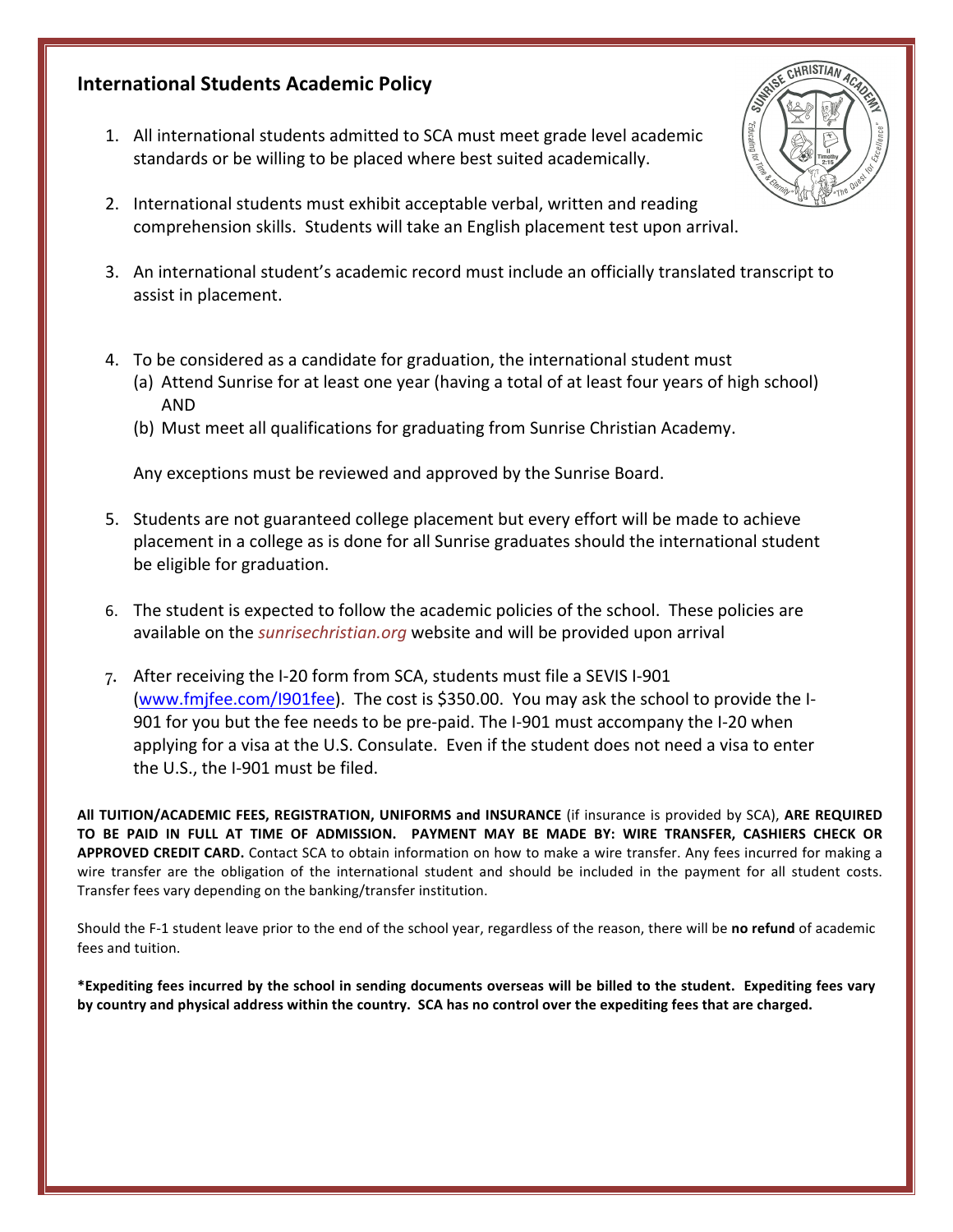# **International Check Sheet**

The following items are due upon application:

\$200 registration fee\* Student Profile sheet ........................................................ form SP Student Contact Information Official Transcripts \*\*

The following items are due as soon as student has been accepted:

| I-901 fee of \$350*    |  |
|------------------------|--|
| \$100 shipping fee $*$ |  |
|                        |  |

The following items are due upon arrival at SCA:

| Standards of Conduct signed by parents and student  form SC |  |
|-------------------------------------------------------------|--|
| All financial obligations met                               |  |

\*Wiring information will be provided upon request. Credit cards are acceptable.

\*\* Official records are required for evaluation.

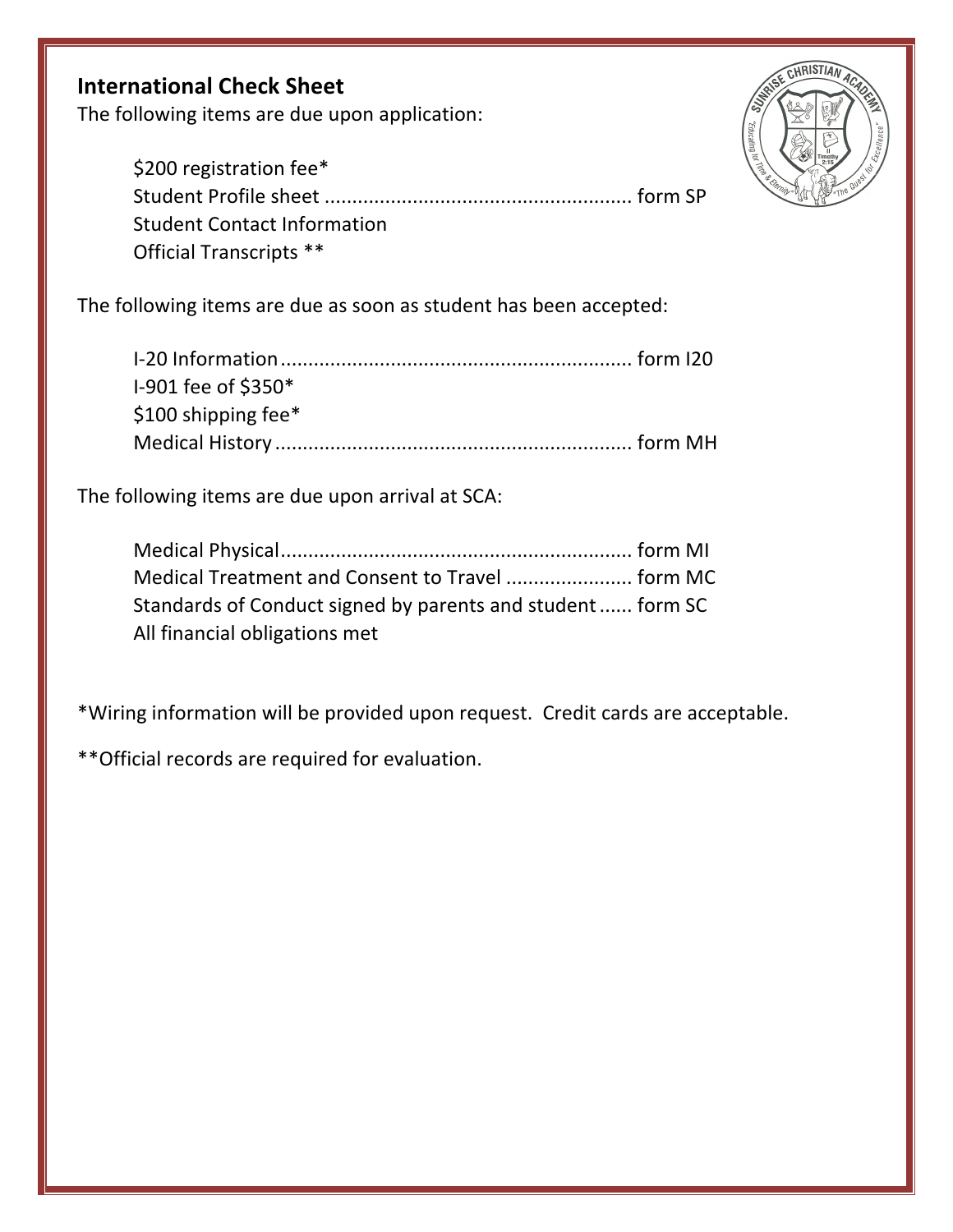## **International Student Admissions Sheet**

International students wanting consideration for admission must provide the following:



- \_\_\_\_\_\_\_\_\_\_ \* All Junior secondary and Senior secondary academic records of previous schools. This includes records for all school terms that are counted toward graduation credits in the International student's home country. If the international student has attended a school other than schools in his/her home country, those records are also to be included. Records are to be official and should be translated. Also include a grade equivalency (see below).
	- \* A current e-mail address for correspondence during the consideration for admission process.
	- \* Toefl test results or a letter from a teacher at the students' school verifying their oral and written English abilities is required.
	- \* A one page essay explaining why the student wishes to attend SCA.

Please include with your Academic Records, a description of grading scale equivalency. Your grading scale should state a description of what is the best to lowest score. For example:

| $A = 4$ (excellent)<br><b>OR</b> | $A = 1$ (excellent)        | OR | $90-100=$ A   |
|----------------------------------|----------------------------|----|---------------|
| $B = 3$ (good)                   | $B = 2-3$ (very good/good) |    | $80 - 89 = B$ |
| $C = 2$ (average)                | $C = 4-6$ (credit)         |    | $70-79= C$    |
| $D = 1$ (below average)          | $D = 7-8$ (pass)           |    | $60-69= D$    |
| $F = 0$ (failing)                | $F = 9$ (fail)             |    | $0-59=$ F     |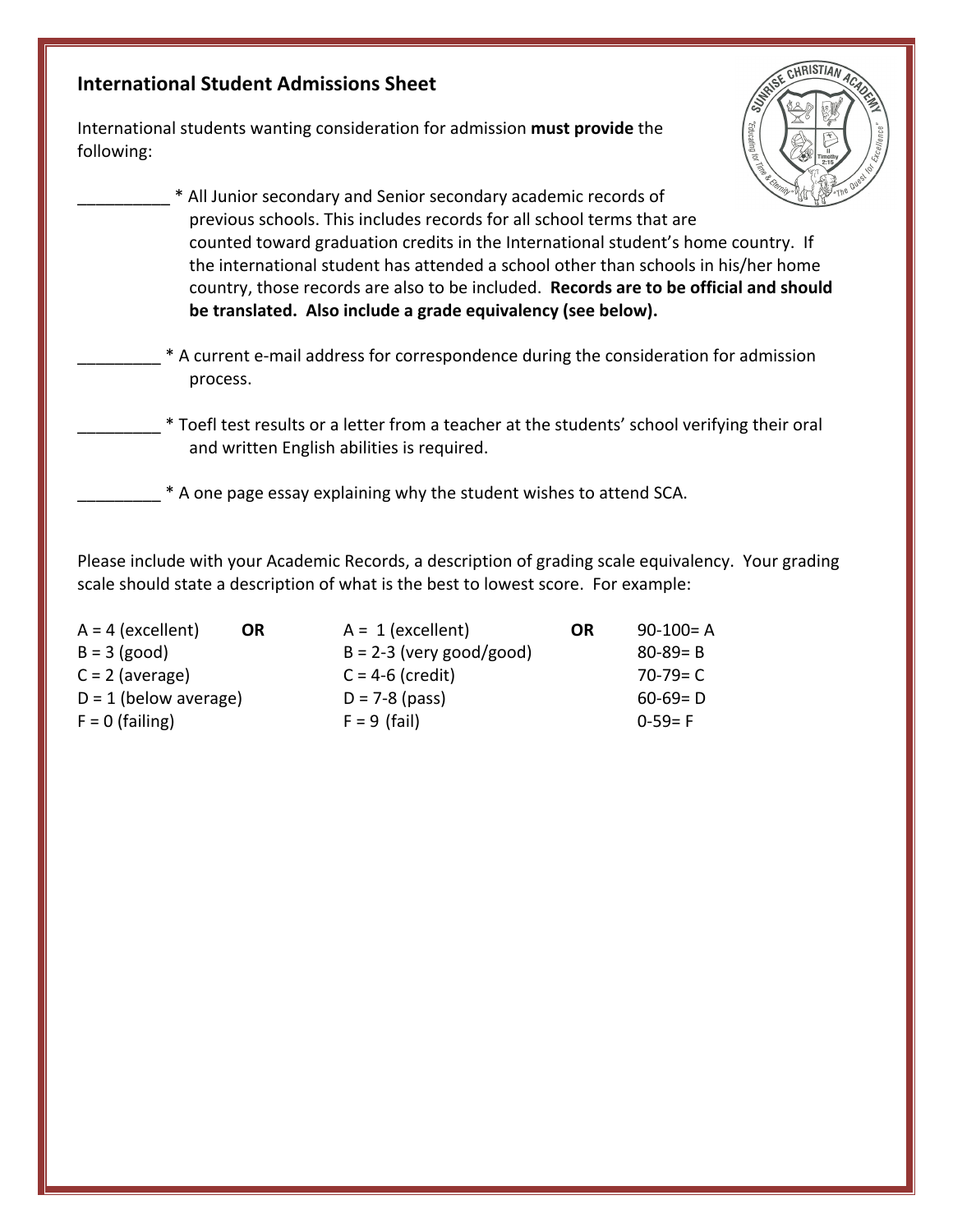## I-20 Information Form



Please print or type carefully all student information below.

|                                                | Home Telephone Number: _________________       |  |  |  |  |
|------------------------------------------------|------------------------------------------------|--|--|--|--|
|                                                | Current Grade _____ Applying for Grade ____    |  |  |  |  |
|                                                | Fall/Spring Semester ____________ Year _______ |  |  |  |  |
| Date of Birth (mm/dd/yyyy) ___________________ |                                                |  |  |  |  |
| Gender Male $\square$ Female $\square$         |                                                |  |  |  |  |
|                                                | <b>Home Address:</b>                           |  |  |  |  |
|                                                |                                                |  |  |  |  |
|                                                |                                                |  |  |  |  |
|                                                |                                                |  |  |  |  |
|                                                |                                                |  |  |  |  |
|                                                | Language spoken at home ____________________   |  |  |  |  |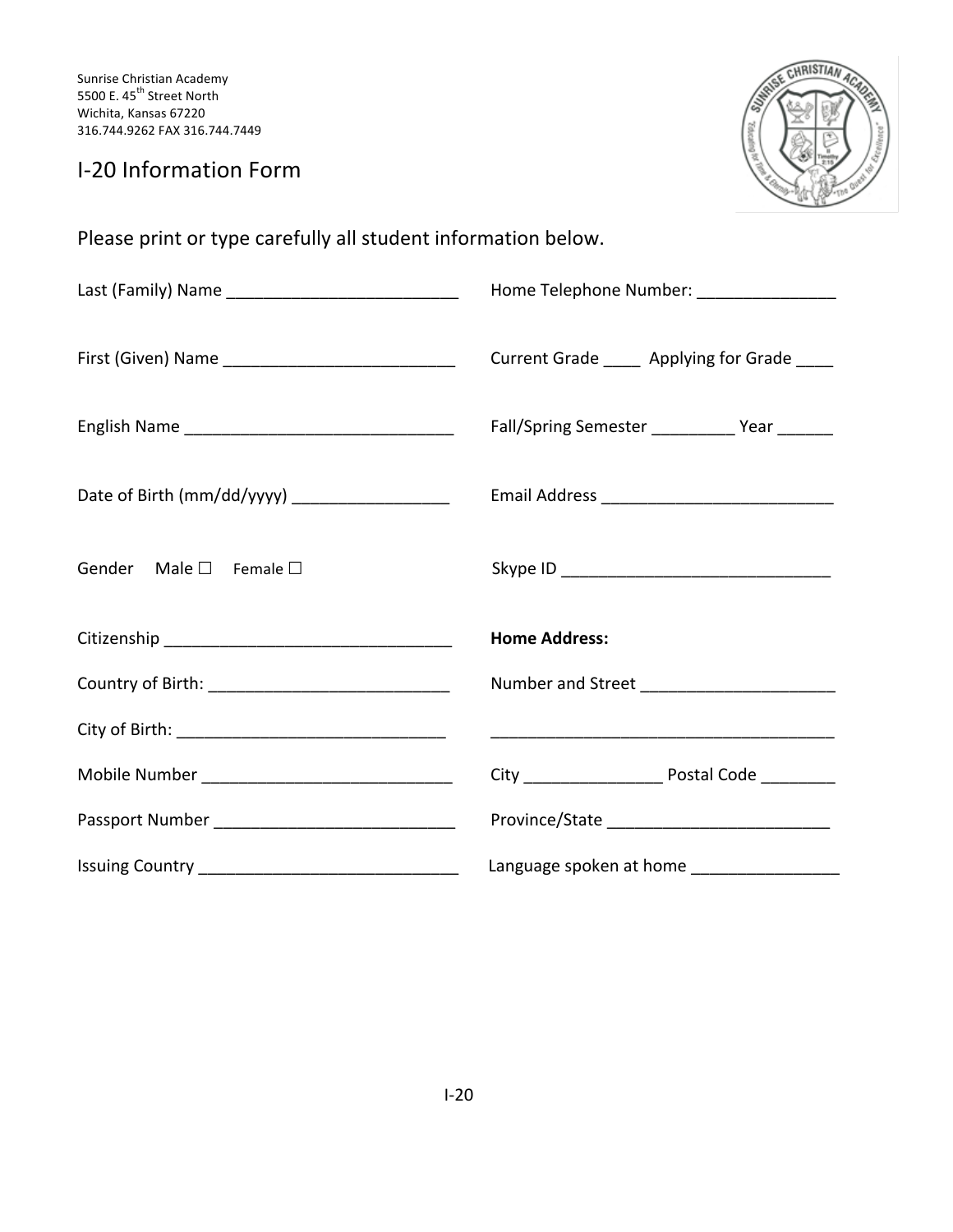### **Student Contact Information**



To be completed by the students and parents. The information on this form will be given to the host family only after placement in confirmed.

# **Father Information Mother Information**

| Home Telephone Number _______________________ | Home Telephone Number _______________________ |
|-----------------------------------------------|-----------------------------------------------|
|                                               |                                               |
|                                               |                                               |
|                                               |                                               |
|                                               |                                               |
|                                               |                                               |
|                                               |                                               |
| Student Lives with Both Parents □ Father □    | Mother $\Box$                                 |

# **Emergency Contact Information**

| Last Name  | Mobile Number        |
|------------|----------------------|
| First Name | <b>Email Address</b> |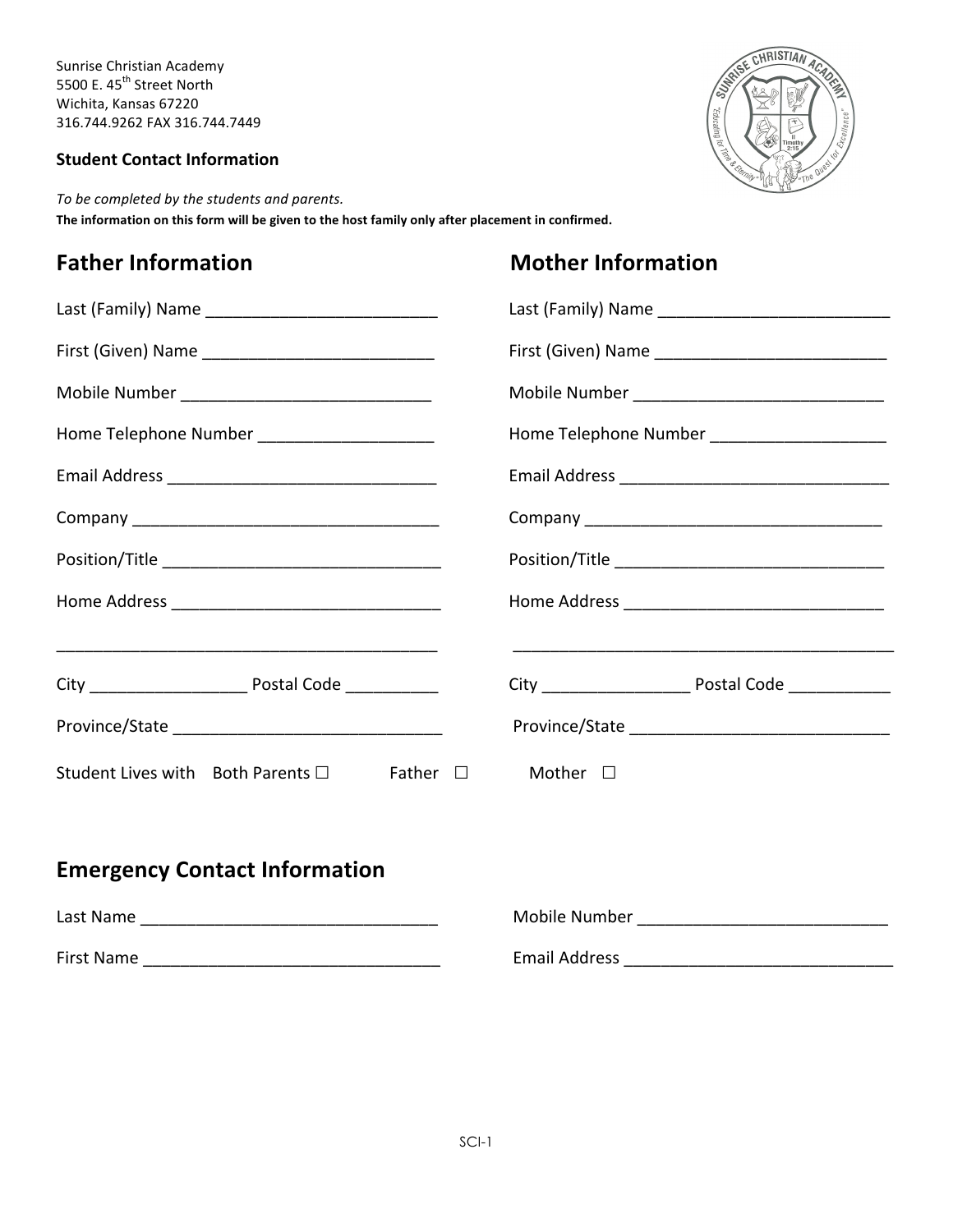

#### **Student Profile**

| Complete                                        |                                                                                                                   | Last (Family)                                  |  |                                                                   | First (Given)                                                         |                         | Middle |  |
|-------------------------------------------------|-------------------------------------------------------------------------------------------------------------------|------------------------------------------------|--|-------------------------------------------------------------------|-----------------------------------------------------------------------|-------------------------|--------|--|
| Name<br>Address: Street, Apartment #, etc.      |                                                                                                                   |                                                |  |                                                                   |                                                                       |                         |        |  |
|                                                 |                                                                                                                   |                                                |  |                                                                   |                                                                       |                         |        |  |
| City                                            |                                                                                                                   |                                                |  | Country                                                           |                                                                       |                         |        |  |
| Birthdate: YYYY-MM-DD<br>Country Of Citizenship |                                                                                                                   |                                                |  |                                                                   |                                                                       | Photo                   |        |  |
|                                                 |                                                                                                                   |                                                |  |                                                                   | 1. What is your current grade level (U.S. Equivalent) at your school? |                         |        |  |
|                                                 |                                                                                                                   | $\square$ 9 <sup>th</sup>                      |  | $\square$ 10 <sup>th</sup>                                        | $\Box$ 11 <sup>th</sup>                                               | $\Box$ 12 <sup>th</sup> |        |  |
|                                                 |                                                                                                                   |                                                |  | 2. How many hours per day do you attend school?                   |                                                                       |                         |        |  |
|                                                 |                                                                                                                   | 3. What are you favorite subjects?             |  |                                                                   |                                                                       |                         |        |  |
|                                                 |                                                                                                                   |                                                |  |                                                                   | 4. When you have completed high school, what would you like to do?    |                         |        |  |
|                                                 |                                                                                                                   |                                                |  | 5. What do you do in your spare time? What are your hobbies?      |                                                                       |                         |        |  |
|                                                 |                                                                                                                   | 6. What sports, if any, do you participate in? |  |                                                                   |                                                                       |                         |        |  |
|                                                 |                                                                                                                   | 7. What is your religious affiliation?         |  |                                                                   |                                                                       |                         |        |  |
|                                                 |                                                                                                                   |                                                |  | 8. Do you have any special dietary restrictions? □ Yes            | □No If yes, Describe:                                                 |                         |        |  |
|                                                 |                                                                                                                   | 9. Do you have any allergies? □ Yes            |  | □No If yes, Describe:                                             |                                                                       |                         |        |  |
|                                                 |                                                                                                                   | 10. Do you like pets? □Yes                     |  | $\square$ No If yes, what pets do you have at home?               |                                                                       |                         |        |  |
|                                                 |                                                                                                                   |                                                |  | 11. What household chore/responsibility do you have in your home? |                                                                       |                         |        |  |
|                                                 | 12. What activities do you generally do with your family?                                                         |                                                |  |                                                                   |                                                                       |                         |        |  |
|                                                 | 13. What do you hope to gain from attending school in the U.S.?                                                   |                                                |  |                                                                   |                                                                       |                         |        |  |
|                                                 | 14. Have you already graduated from high school in your country?<br>□No If yes, when? (YYYY-MM-DD):<br>$\Box$ Yes |                                                |  |                                                                   |                                                                       |                         |        |  |
|                                                 | 15. Do you have plans to attend college in the United States?<br>$\Box$ Yes<br>$\square$ No                       |                                                |  |                                                                   |                                                                       |                         |        |  |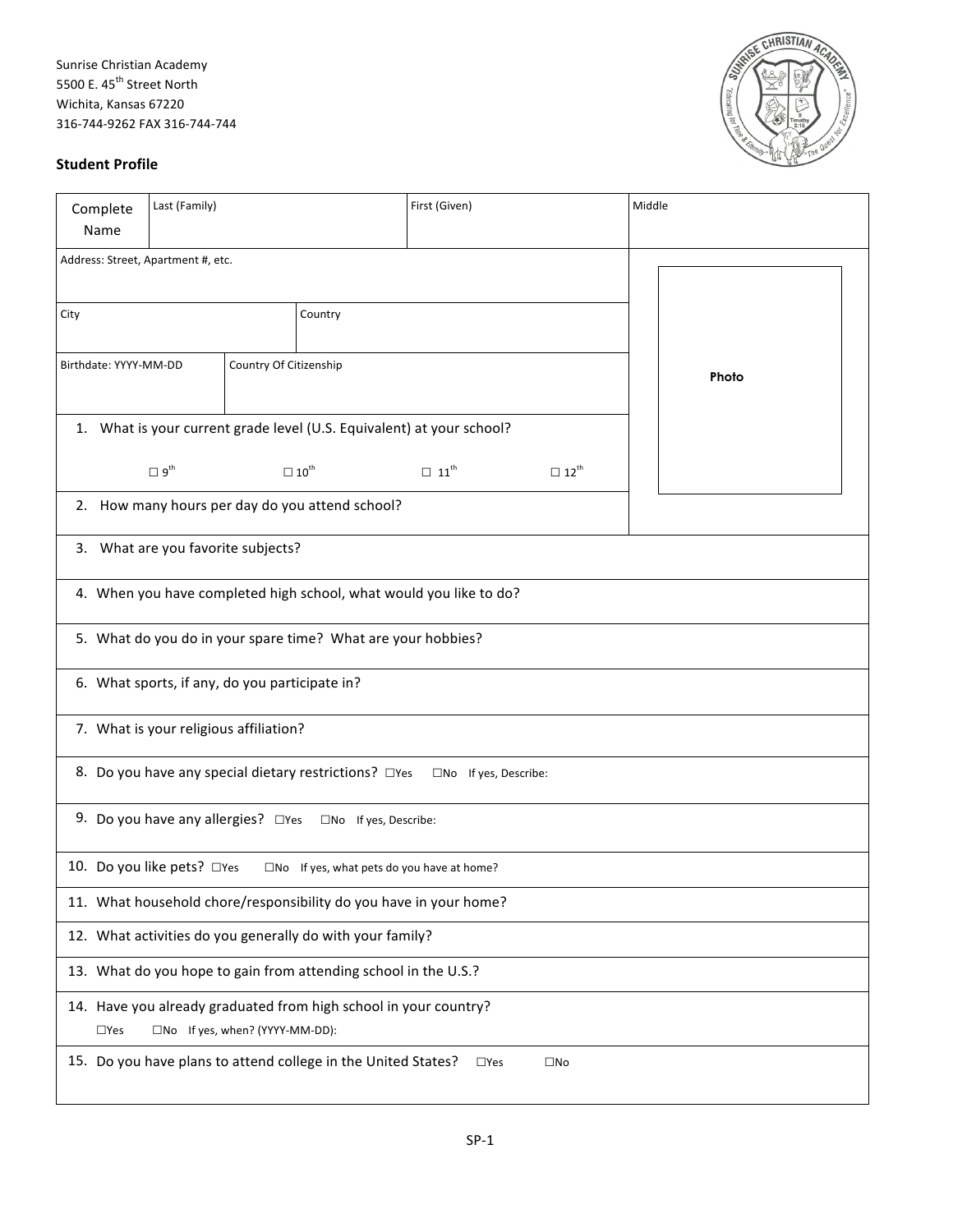| Complete<br>Name | Last (Family)                                                         | First (Given) | Middle |
|------------------|-----------------------------------------------------------------------|---------------|--------|
|                  | Essay: Why do you want to attend school at Sunrise Christian Academy? |               |        |
|                  |                                                                       |               |        |
|                  |                                                                       |               |        |
|                  |                                                                       |               |        |
|                  |                                                                       |               |        |
|                  |                                                                       |               |        |
|                  |                                                                       |               |        |
|                  |                                                                       |               |        |
|                  |                                                                       |               |        |
|                  |                                                                       |               |        |
|                  |                                                                       |               |        |
|                  |                                                                       |               |        |
|                  |                                                                       |               |        |
|                  |                                                                       |               |        |
|                  |                                                                       |               |        |
|                  |                                                                       |               |        |
|                  |                                                                       |               |        |
|                  |                                                                       |               |        |
|                  |                                                                       |               |        |
|                  |                                                                       |               |        |
|                  |                                                                       |               |        |
|                  |                                                                       |               |        |
|                  |                                                                       |               |        |
|                  |                                                                       |               |        |
|                  |                                                                       |               |        |
|                  |                                                                       |               |        |
|                  |                                                                       |               |        |
|                  |                                                                       |               |        |
|                  |                                                                       |               |        |
|                  |                                                                       |               |        |
|                  |                                                                       |               |        |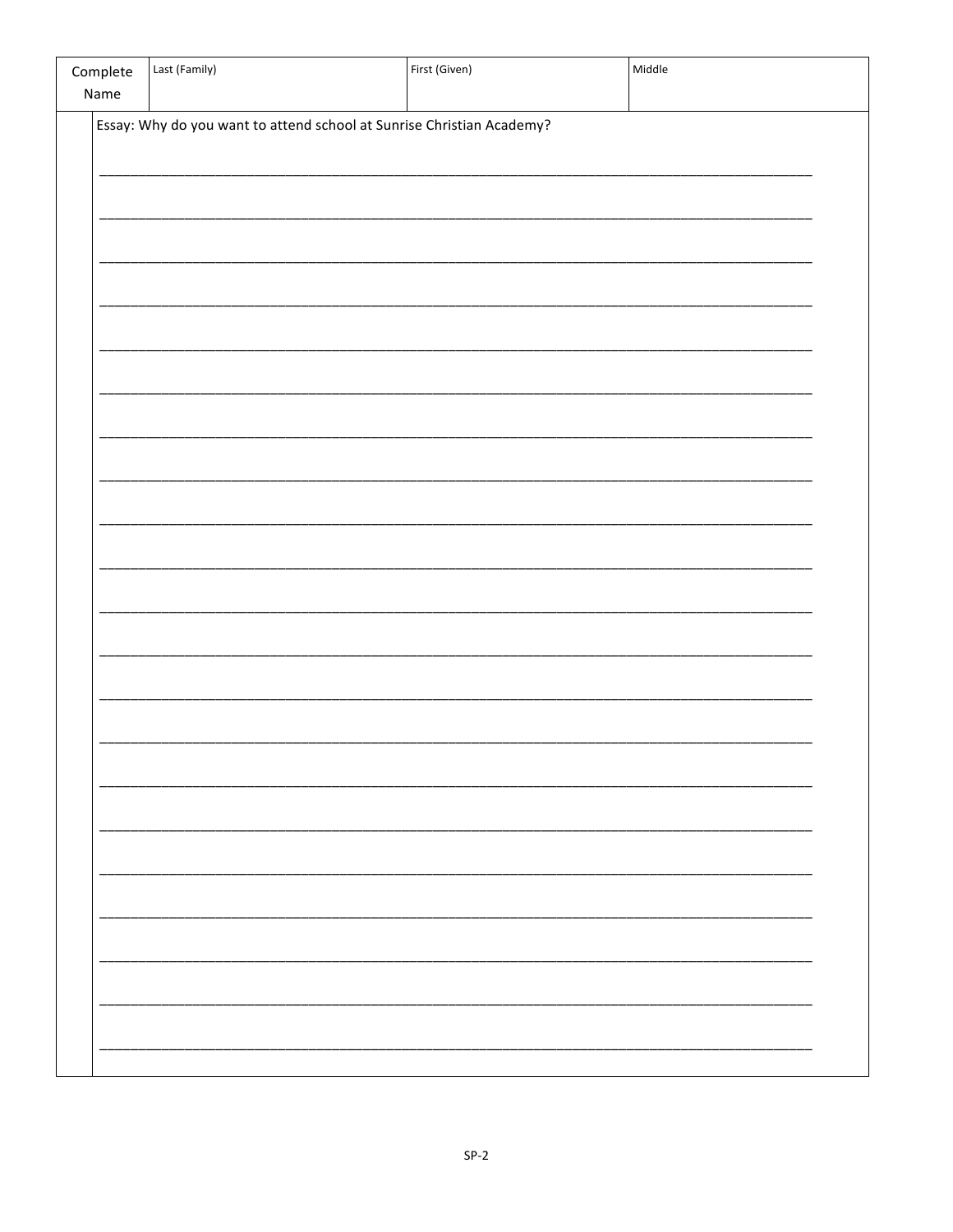#### **Medical Information and Inoculation Record**

To be completed, signed, and dated by examining physician

The applicant must have a physical examination by a licensed doctor, who is not a family member, within one year of coming to the United States. The physician should complete this report of the applicant's medical history, current health, and inoculation record.

Student Name: \_\_\_\_\_\_\_\_\_\_\_\_\_\_\_\_\_\_\_\_\_\_\_\_\_\_\_\_\_\_\_\_\_\_\_\_\_\_\_\_\_\_\_\_\_\_ Birthdate: (YYYY-MM-DD)\_\_\_\_\_\_\_\_\_\_\_\_\_\_\_\_\_\_\_\_

| <b>Medical History</b>                                                                                                              |
|-------------------------------------------------------------------------------------------------------------------------------------|
| 1. Are you the applicant's regular doctor? _____ yes _____ no                                                                       |
| 2. How long have you known/treated the applicant? _____ (years)                                                                     |
| 3. Is applicant currently under treatment for any medical or emotional conditions? ____yes ____no                                   |
|                                                                                                                                     |
| 4. Is applicant currently taking any medications: _____ yes _____ no                                                                |
|                                                                                                                                     |
| 5. Does applicant currently have an eating disorder or history of an eating disorder (anorexia nervosa, bulimia, etc.?)<br>yes no   |
| 6. Has the applicant had restriction of a physical activity during the past five years? _____ yes_____ no                           |
| 7. Has the applicant had any treatment or counseling for nervous conditions, personality disorder, or emotional problems?<br>yes no |
|                                                                                                                                     |

9. Has the applicant been advised to have surgery, which has NOT been done? \_\_\_\_yes \_\_\_\_no (if yes Please explain):

\_\_\_\_\_\_\_\_\_\_\_\_\_\_\_\_\_\_\_\_\_\_\_\_\_\_\_\_\_\_\_\_\_\_\_\_\_\_\_\_\_\_\_\_\_\_\_\_\_\_\_\_\_\_\_\_\_\_\_\_\_\_\_\_\_\_\_\_\_\_\_\_\_\_\_\_\_\_\_\_\_\_\_\_\_\_\_\_\_\_\_\_\_\_\_\_\_

\_\_\_\_\_\_\_\_\_\_\_\_\_\_\_\_\_\_\_\_\_\_\_\_\_\_\_\_\_\_\_\_\_\_\_\_\_\_\_\_\_\_\_\_\_\_\_\_\_\_\_\_\_\_\_\_\_\_\_\_\_\_\_\_\_\_\_\_\_\_\_\_\_\_\_\_\_\_\_\_\_\_\_\_\_\_\_\_\_\_\_\_\_\_\_\_\_

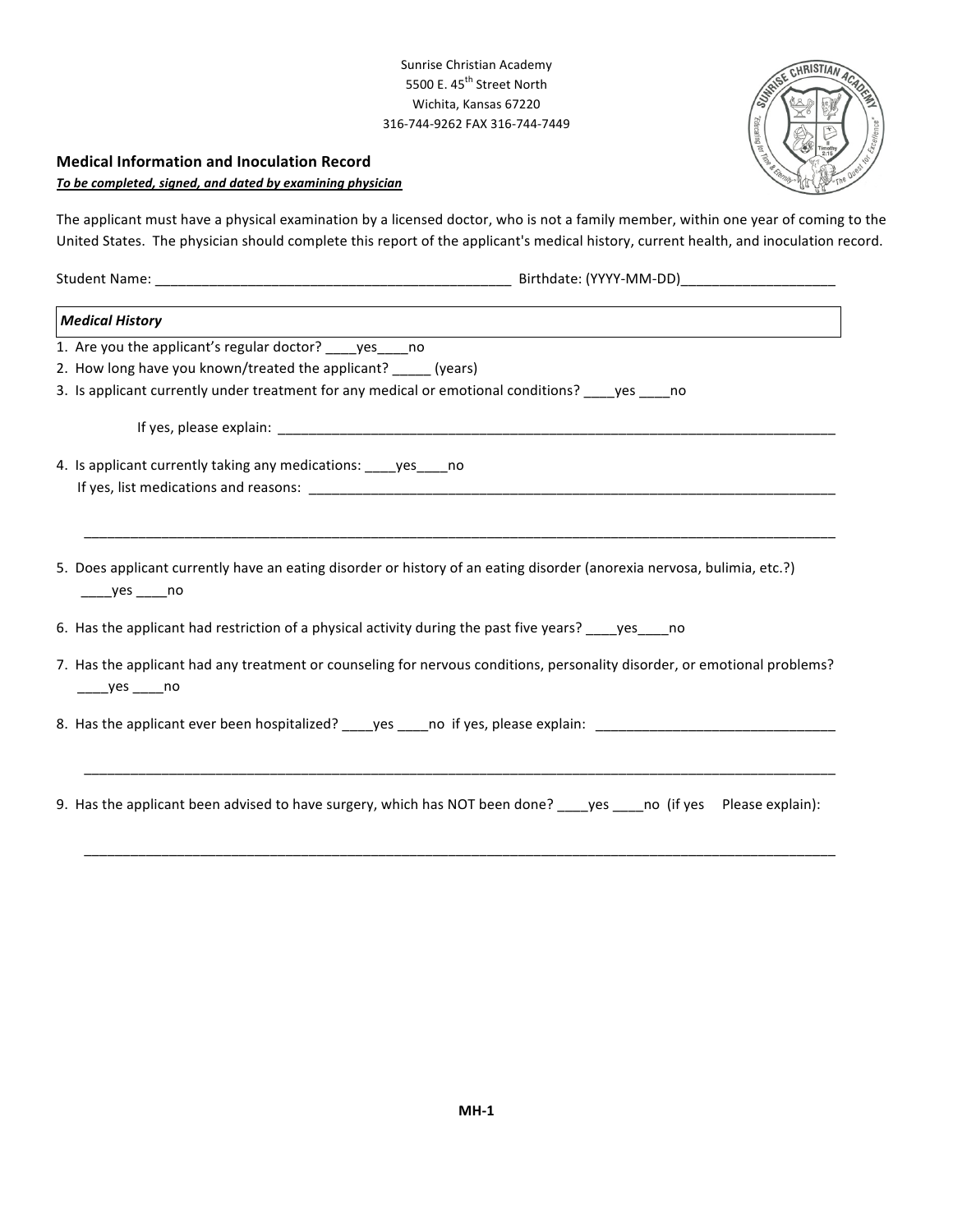

#### **Medical Information and Inoculation Record - continued**

10. Has the applicant ever had a history of any of the following:

| YES* | NO. |                                 | YES* | <b>NO</b> |                                     | YES* | <b>NO</b> |                        |
|------|-----|---------------------------------|------|-----------|-------------------------------------|------|-----------|------------------------|
|      |     | Allergies to drugs, foods, etc. |      |           | Headache<br>(persistent, recurring) |      |           | Pneumonia              |
|      |     | Appendicitis                    |      |           | <b>Hepatitis</b>                    |      |           | Poliomyelitis          |
|      |     | *Appendix been removed          |      |           | Goiter (Struma)                     |      |           | Psoriasis              |
|      |     | Asthma                          |      |           | Hernia                              |      |           | <b>Rheumatic Fever</b> |
|      |     | Chicken Pox Year:               |      |           | Malaria Year:                       |      |           | Rubella Year:          |
|      |     | Cough (persistent/recurring)    |      |           | Measles (Rubella) Year:             |      |           | <b>Scarlet Fever</b>   |
|      |     | <b>Diabetes Mellitus</b>        |      |           | Mumps Year:                         |      |           | Seizure Disorder       |
|      |     | <b>Eating Disorder</b>          |      |           | <b>Menstrual Disorder</b>           |      |           | Sleep Disorders        |
|      |     | Enuresis (bed wetting)          |      |           | Mononucleosis                       |      |           | Tuberculosis           |
|      |     | Epilepsy                        |      |           | Parasites (Intestinal, other)       |      |           | Vertigo/Dizziness      |

#### 11. Has the applicant ever had disease, impairment, or abnormality of:

| YES* | NO. |                            | YES* | NO. |                              | YES* | <b>NO</b> |                               |
|------|-----|----------------------------|------|-----|------------------------------|------|-----------|-------------------------------|
|      |     | Abdominal/Digestive System |      |     | <b>Genitourinary System</b>  |      |           | Skin (Acne, etc)              |
|      |     | Bones, Joints              |      |     | Heart, Blood Vessels         |      |           | Varicose Veins                |
|      |     | Brain, Nervous System      |      |     | Locomotor System             |      |           | Tonsils, throat, nose         |
|      |     | Blood, Endocrine System    |      |     | Lungs, Respiratory<br>System |      |           | Have tonsils been<br>removed? |
|      |     | Ears, hearing              |      |     | <b>Menstrual Cycle</b>       |      |           |                               |
|      |     | Eyes, sight                |      |     |                              |      |           |                               |

\* If YES was checked for any of the above questions regarding applicant's current or past condition or medical history, physician must provide full details, including a description of the severity of the condition on the following page.

\*\* If applicant has allergies, please describe the severity of the condition and the specific causes for allergic reactions on the following page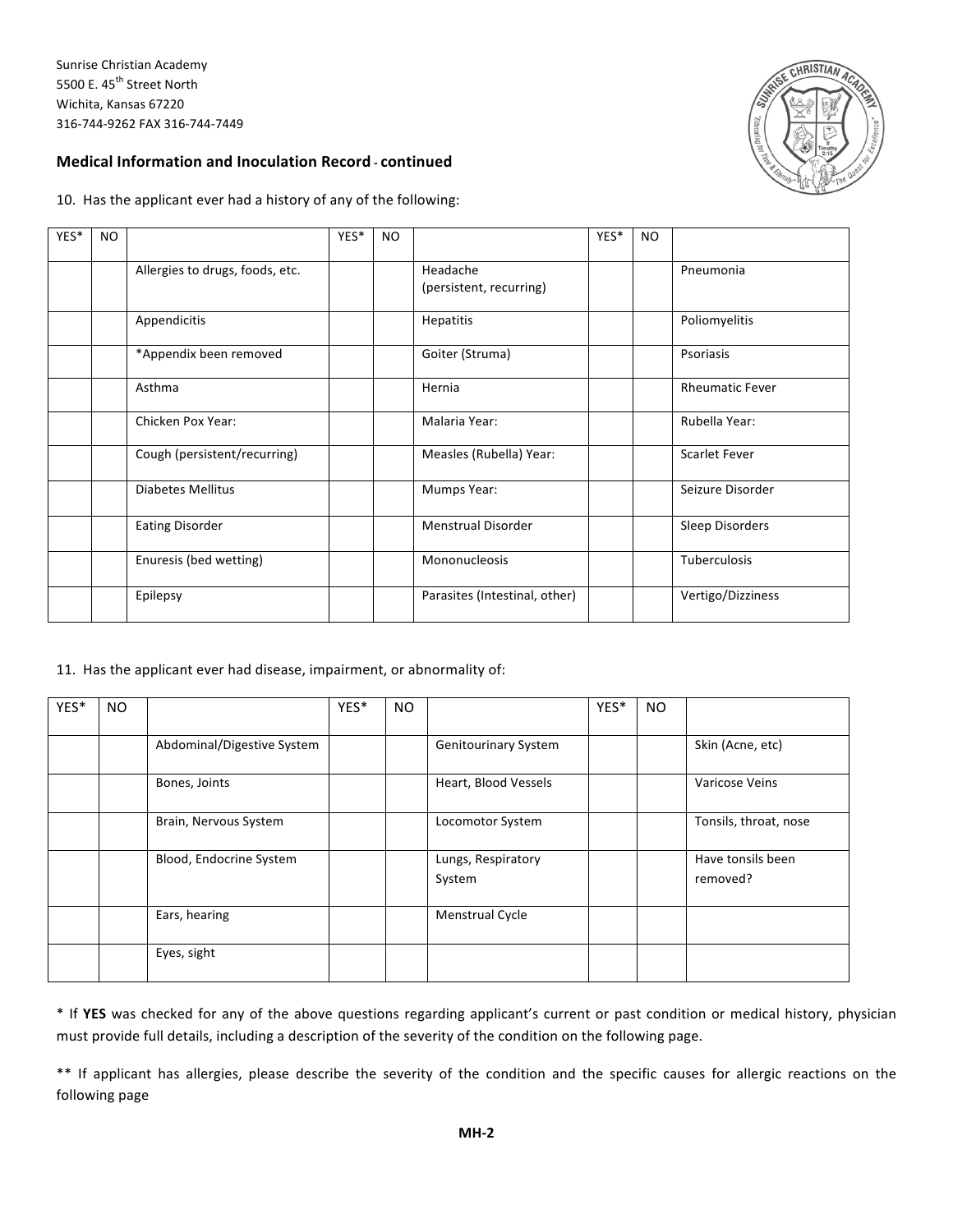Medical Information and Inoculation Record - continued

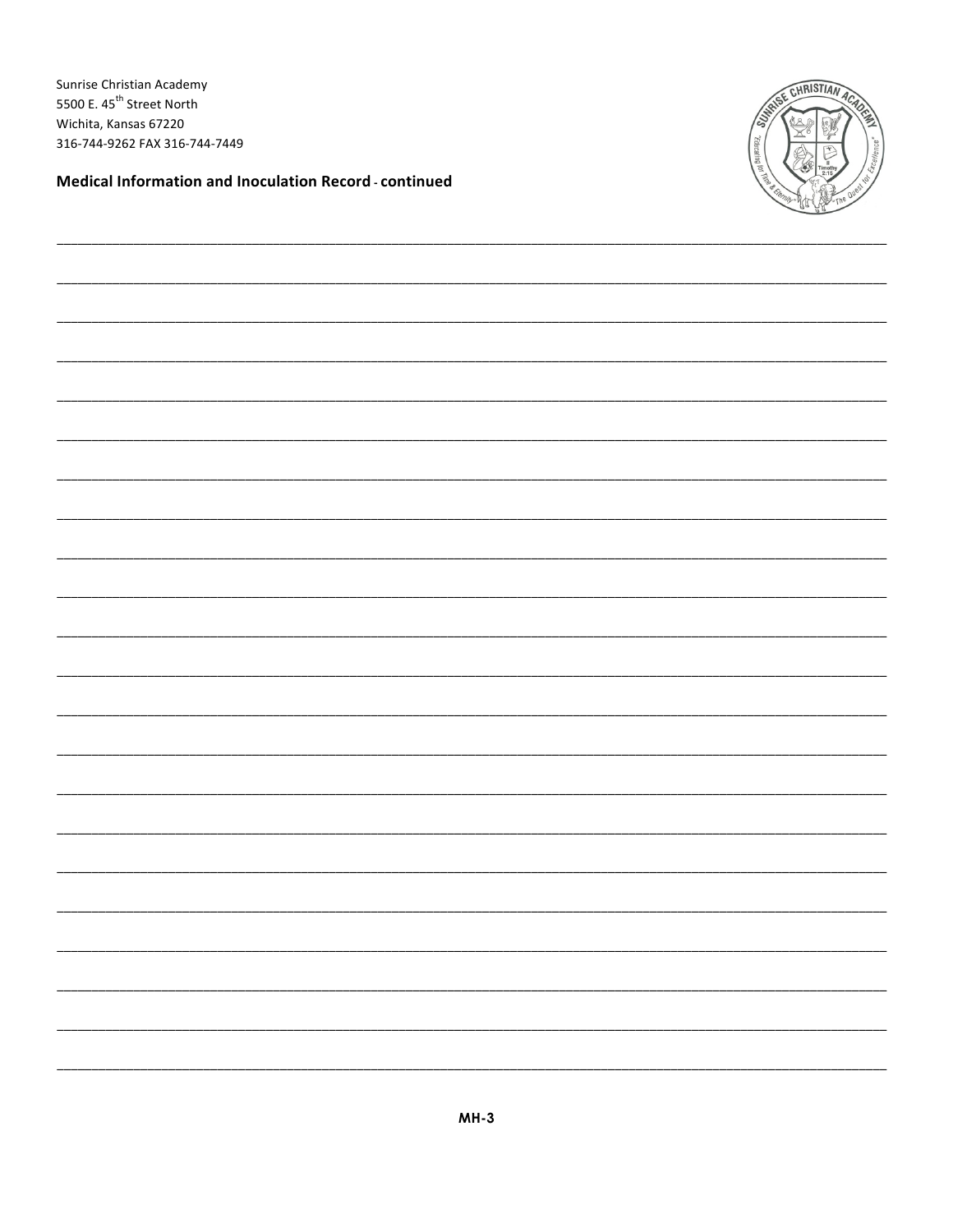

#### **Medical Information and Inoculation Record**

To be completed, signed, and dated by examining physician.

| PHYSICAL EXAMINATION OF STUDENT                                                                                    |  |  |  |  |
|--------------------------------------------------------------------------------------------------------------------|--|--|--|--|
| Height: ________cm. (______ft. _____in.) Weight ________ kg. (________) lbs. Blood Pressure _________ Pulse ______ |  |  |  |  |
| Applicants Uncorrected Vision R _____/_______ L _____/______ Does applicant wear contact lenses? ___yes ___no      |  |  |  |  |
| Applicants Corrected Vision R_____/_________L_____/_______Does applicant wear glasses? ________yes____no           |  |  |  |  |
| 1. Does applicant have hearing impairment or abnormality? ___ yes ___ no __ Hearing R____/________/_____           |  |  |  |  |
| 2. Urinalysis: Albumin _____________ Sugar ____________ Micro __________ Hemoglobin ________ gms %                 |  |  |  |  |

3. Will applicant require orthodontic care during the time spent in the United States? \_\_\_\_yes \_\_\_\_no If yes, the applicant should bring statement from orthodontist indicating care required and must provide own dental insurance.

#### 4. Are there any current abnormalities of the following systems:

| YES* | NO. |                                | YES* | NO. |                        | YES* | <b>NO</b> |                           |
|------|-----|--------------------------------|------|-----|------------------------|------|-----------|---------------------------|
|      |     | Cardiovascular system          |      |     | <b>Menstrual Cycle</b> |      |           | <b>Respiratory System</b> |
|      |     | Ears, nose, throat             |      |     | Musculoskeletal        |      |           | Skin (Acne, etc.)         |
|      |     | Eyes                           |      |     | Metabolic/Endocrine    |      |           | Teeth and gums            |
|      |     |                                |      |     | System                 |      |           |                           |
|      |     | <b>Gastrointestinal System</b> |      |     | Neuropsychiatries      |      |           | Other                     |
|      |     | <b>Genitourinary System</b>    |      |     | Pelvic                 |      |           | Other                     |

If YES was checked for any of the above questions regarding the applicant's current or past condition or medical history, physician must provide full details, including a description of the severity of the conditions. (Attach a sheet if necessary).

| 5. Your opinion of the general state of the applicant's health: $\Box$ Excellent $\Box$ Good $\Box$ Fair $\Box$ Poor |  |  |
|----------------------------------------------------------------------------------------------------------------------|--|--|
| 6. Your recommendation for physical activity: $\Box$ Unlimited $\Box$ Limited – please explain                       |  |  |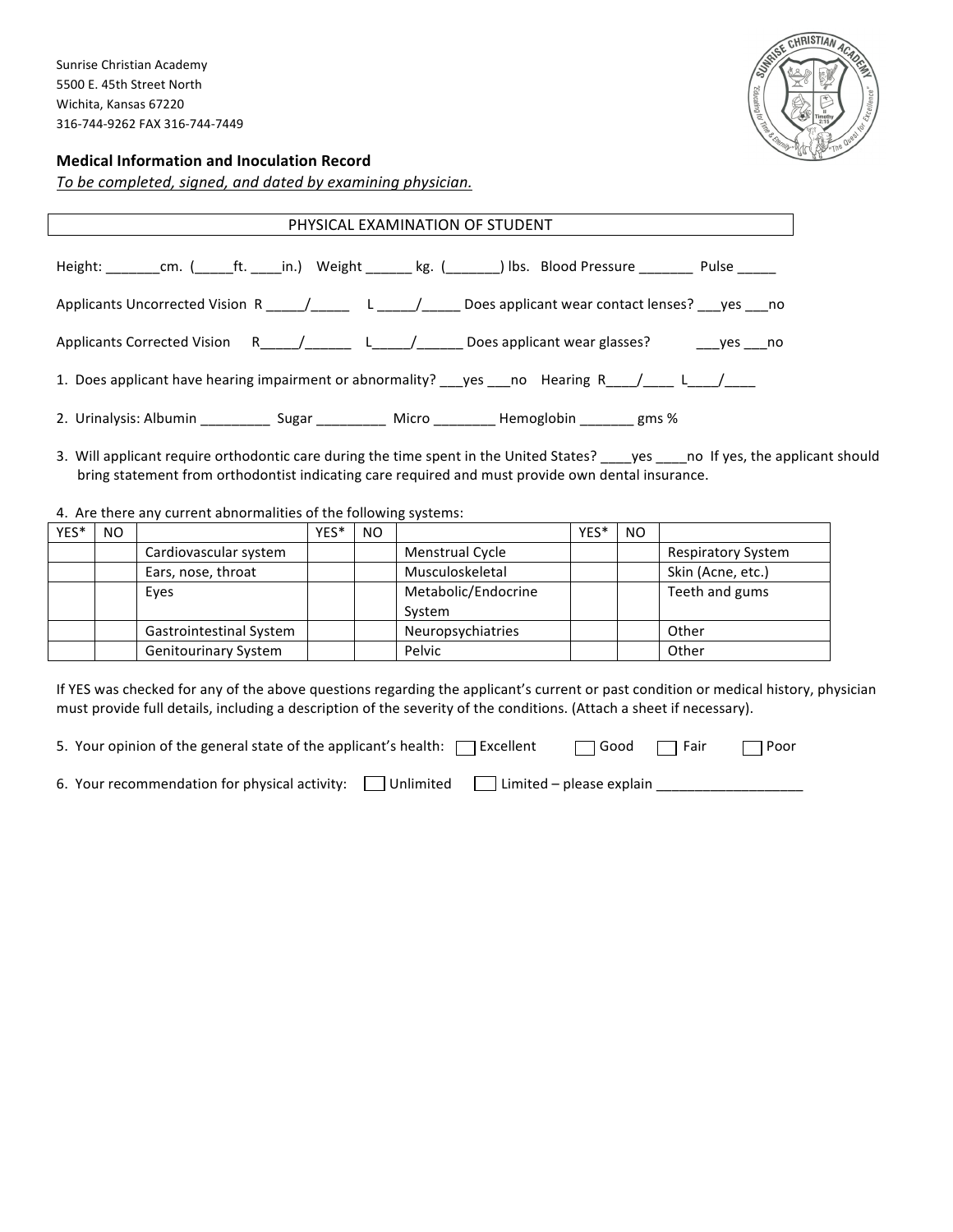

#### **Medical Information and Inoculation Record – continued**

| <b>INOCULATION RECORD</b>                                           |                          |              |                                                                 |                                             |                 |
|---------------------------------------------------------------------|--------------------------|--------------|-----------------------------------------------------------------|---------------------------------------------|-----------------|
| VACCINE                                                             | DATE EACH DOSE WAS GIVEN |              |                                                                 |                                             |                 |
|                                                                     | <b>1st Dose</b>          | 2nd Dose     | 3rd Dose                                                        | 4th Dose                                    | <b>5th Dose</b> |
|                                                                     | Month/Day/Yr             | Month/Day/Yr | Month/Day/Yr                                                    | Month/Day/Yr                                | Month/Day/Yr    |
| Polio (TOPV)                                                        |                          |              |                                                                 |                                             |                 |
| DPT (Diphtheria, Tetanus & Pertussis) or DT                         |                          |              |                                                                 |                                             |                 |
| (Tetanus and diphtheria)                                            |                          |              |                                                                 |                                             |                 |
| MEASLES (Rubella, 10 day measles)                                   |                          |              | measles:                                                        | If no immunization, give date applicant had |                 |
|                                                                     | <b>1st Dose</b>          | 2nd Dose     | 3rd Dose                                                        | <b>4th Dose</b>                             | <b>5th Dose</b> |
|                                                                     | Month/Day/Yr             | Month/Day/Yr | Month/Day/Yr                                                    | Month/Day/Yr                                | Month/Day/Yr    |
| <b>MUMPS</b>                                                        |                          |              | mumps:                                                          | If no immunization, give date applicant had |                 |
| RUBELLA (3-Day Measles)                                             |                          |              | rubella:                                                        | If no immunization, give date applicant had |                 |
| <b>HEPATITIS B</b>                                                  |                          |              |                                                                 |                                             |                 |
| VARICELLA (Chickenpox)                                              |                          |              |                                                                 |                                             |                 |
| <b>BACILLUS CALMETTE GUERIN (BCG)</b>                               |                          | Comments:    |                                                                 |                                             |                 |
| TB SKIN TEST (Mantoux)                                              |                          |              | Results (circle one): Positive or Negative (no evidence of TB)  |                                             |                 |
| <b>HIV Test</b>                                                     |                          |              | Results (circle one): Positive or Negative (no evidence of HIV) |                                             |                 |
| CHEST X-RAY (Radiography)*                                          |                          | Results:     |                                                                 |                                             |                 |
| *If TB Skin Test is positive the applicant must have a chest x-ray. |                          |              |                                                                 |                                             |                 |

Very Important: If a student has not had measles, mumps, or rubella, she/he is required to have a series of inoculations before going to the U.S.A. Otherwise, the student will be required to have inoculations in the United States before being admitted to an American high school. As students must meet the immunization requirements of the American high school that they will be attending, student may be required to have additional immunizations or screening tests before being admitted to high school.

| Name of physician (print) | Date of examination |  |
|---------------------------|---------------------|--|
| Signature of physician    | Telephone number    |  |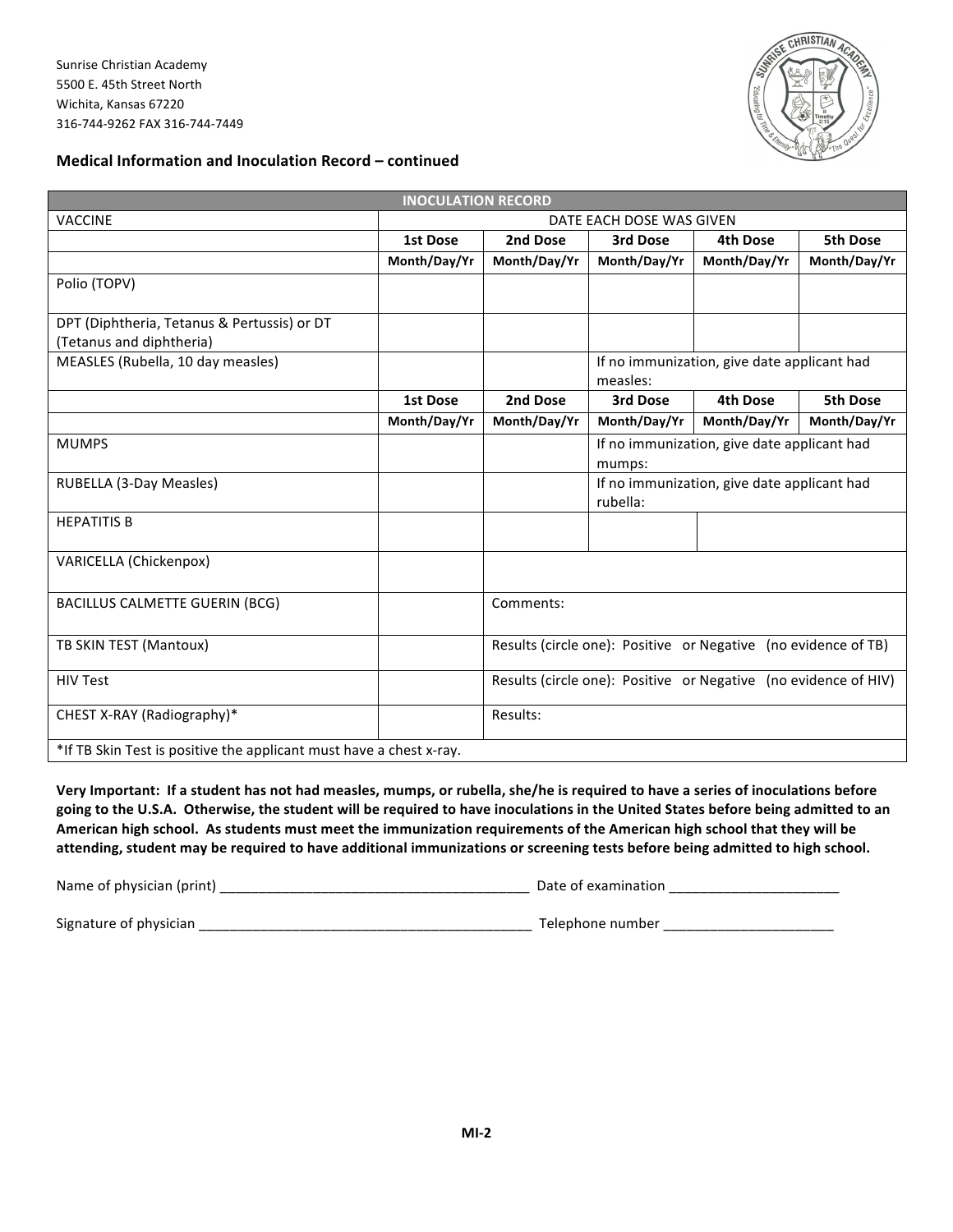#### **Medical Treatment Consent**



\_\_\_\_\_\_\_\_\_\_\_\_\_\_\_\_\_\_\_\_\_\_\_\_\_\_\_\_\_\_\_\_\_\_\_\_\_\_\_\_\_\_\_\_\_\_\_\_\_\_\_\_\_\_\_\_\_\_\_\_\_\_\_\_\_\_\_\_\_\_\_\_\_\_\_\_\_\_\_ Date (YYYY-MM-DD) \_\_\_\_\_\_\_\_\_\_\_\_\_\_\_\_\_\_\_\_\_\_

\_\_\_\_\_\_\_\_\_\_\_\_\_\_\_\_\_\_\_\_\_\_\_\_\_\_\_\_\_\_\_\_\_\_\_\_\_\_\_\_\_\_\_\_\_\_\_\_\_\_\_\_\_\_\_\_\_\_\_\_ Date (YYYY-MM-DD) \_\_\_\_\_\_\_\_\_\_\_\_\_\_\_\_\_\_\_\_\_\_

#### TO WHOM IT MAY CONCERN:

To any hospital and any physician on the staff thereof: You are hereby authorized to furnish medical care, treatment and/or hospitalization including the use of local or general anesthetic, sedation or analgesia to:

| Name of Minor: |                                    |
|----------------|------------------------------------|
| Date of Birth: | who is in the physical custody of: |

Name of Caretaker (host family): \_\_\_\_\_\_\_\_\_\_\_\_\_\_\_\_\_\_\_\_\_\_\_\_\_\_\_\_\_\_\_\_\_\_\_\_\_\_\_\_\_\_\_\_\_\_\_\_\_\_\_\_\_\_\_\_\_\_\_\_\_\_\_\_\_

At the request of the above caretaker acting on behalf of minor, without further written or other authorization from the undersigned parent(s) or legal guardian(s) of said minor child. We further authorize the above caretaker to give permission for the minor to participate in various school activities when authorization is needed and release of school and/or medical records when requested by said caretaker.

|                                      | Date (YYYY-MM-DD)              |  |
|--------------------------------------|--------------------------------|--|
| Parent's Signature                   |                                |  |
|                                      | <b>Parent Consent</b>          |  |
| We hereby affirm that we, __________ | and                            |  |
| are the legal parents of             | whose birthday is (YYYY-MM-DD) |  |

We hereby consent to our child's application for admission to attend school in the United States as a non-immigrant student. We hereby declare that he/she has been given our permission to live with a Sunrise Christian Academy host family. We hereby affirm that we have delegated to the host family the responsibility to act on our behalf in all matters concerning our son/daughter and the school.

**Permission to Travel** 

*Please check one box*

| Student's Name |
|----------------|
|                |

We hereby give our full consent for our son/daughter to travel within their host country if accompanied by an adult person approved by Sunrise Christian Academy, or together with the host family. We understand that any travel must be approved in writing by the host family. Approval must also be given by Sunrise Christian Academy. We further understand that our son/daughter will be responsible for any expenses incurred during any trip or excursion. Our son/daughter may not travel while school is in session unless the trip is approved by Sunrise Christian Academy. We do not give our consent.

Parent's Signature

\*Parent's signature is required even if the student is over 18.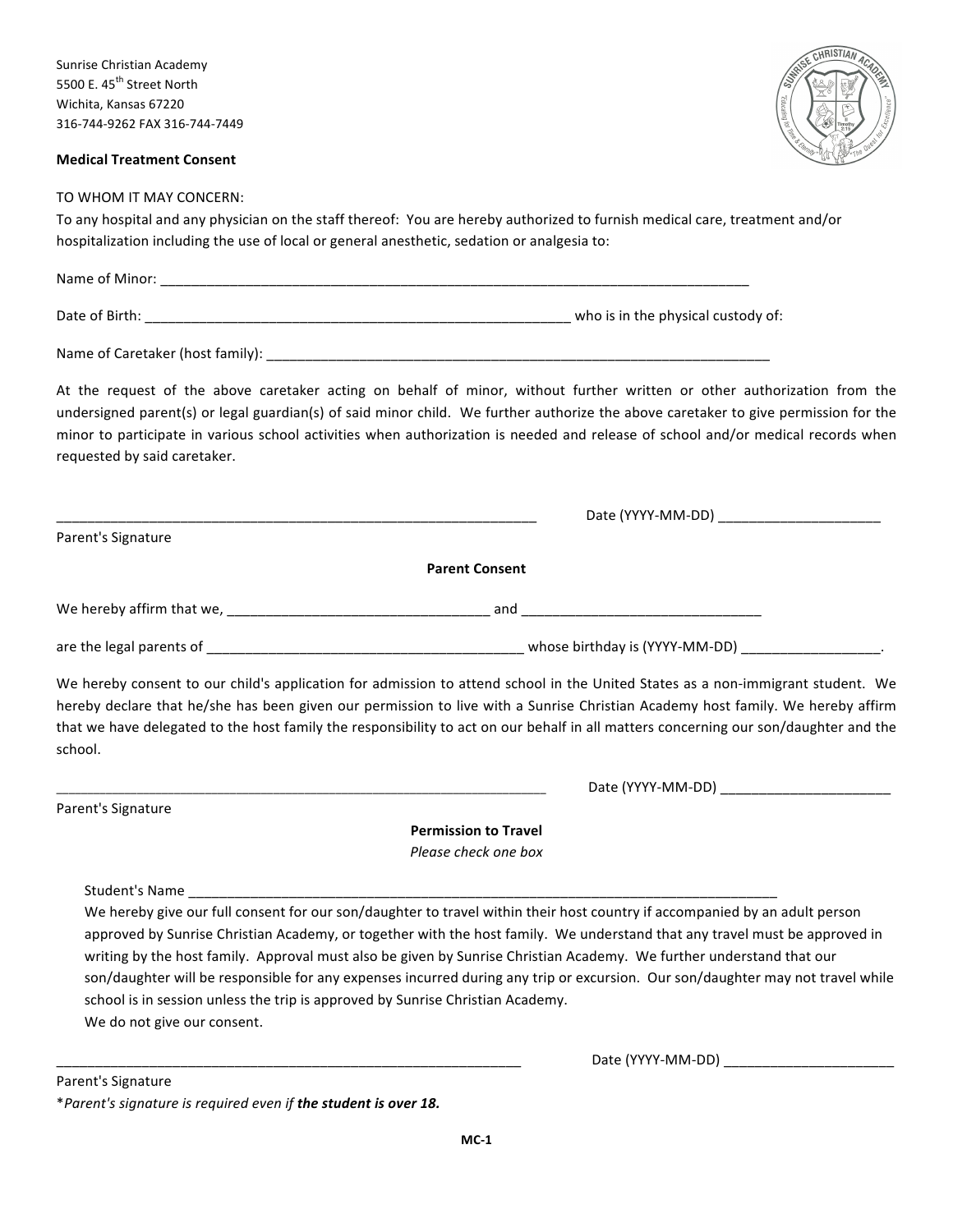#### **Standards of Conduct**



#### **Part I Laws**

If a student is involved in activities that are illegal based on local, state, and federal laws, the student will be sent to the home country as soon as legally possible. Such expenses incurred will be the responsibility of the student's parents. Illegal activities include:

- *Drinking or purchasing alcoholic beverages and/or tobacco products*
- Buying, selling, possessing or using illegal drugs as defined by local, state or federal law (controlled drugs must be prescribed for the student by a licensed physician).
- Committing or taking part in an act of violence against another person or property.
- Shoplifting or theft.
- Accessing or downloading pornography on the internet.

#### **Part II School**

The student must obey all school rules, attend class regularly and be responsible for assuming a full course load, maintaining a "C" average with no failing grades at the end of the semester. Academic probation may result if grades are not acceptably maintained. All tutoring costs are to be borne by the student.

#### **Part III Driving**

The student may not drive any car, motorcycle, or other motorized vehicle for which an operator's license is required.

Participation in a high school driver's education program is not guaranteed. The expense of such program must be borne by the student.

#### **Part IV Host Family**

Student must comply with the rules of the host family.

Student must keep host family informed at all times of his/her whereabouts, associates, and times of departure from and return to host family's home.

Student must not lend or borrow from host family. The student's natural parents are to provide the student with adequate spending money.

Under no circumstance is the student to drive the host's family car, even for driving practice.

All international students at Sunrise are required to attend an approved church with their host family.